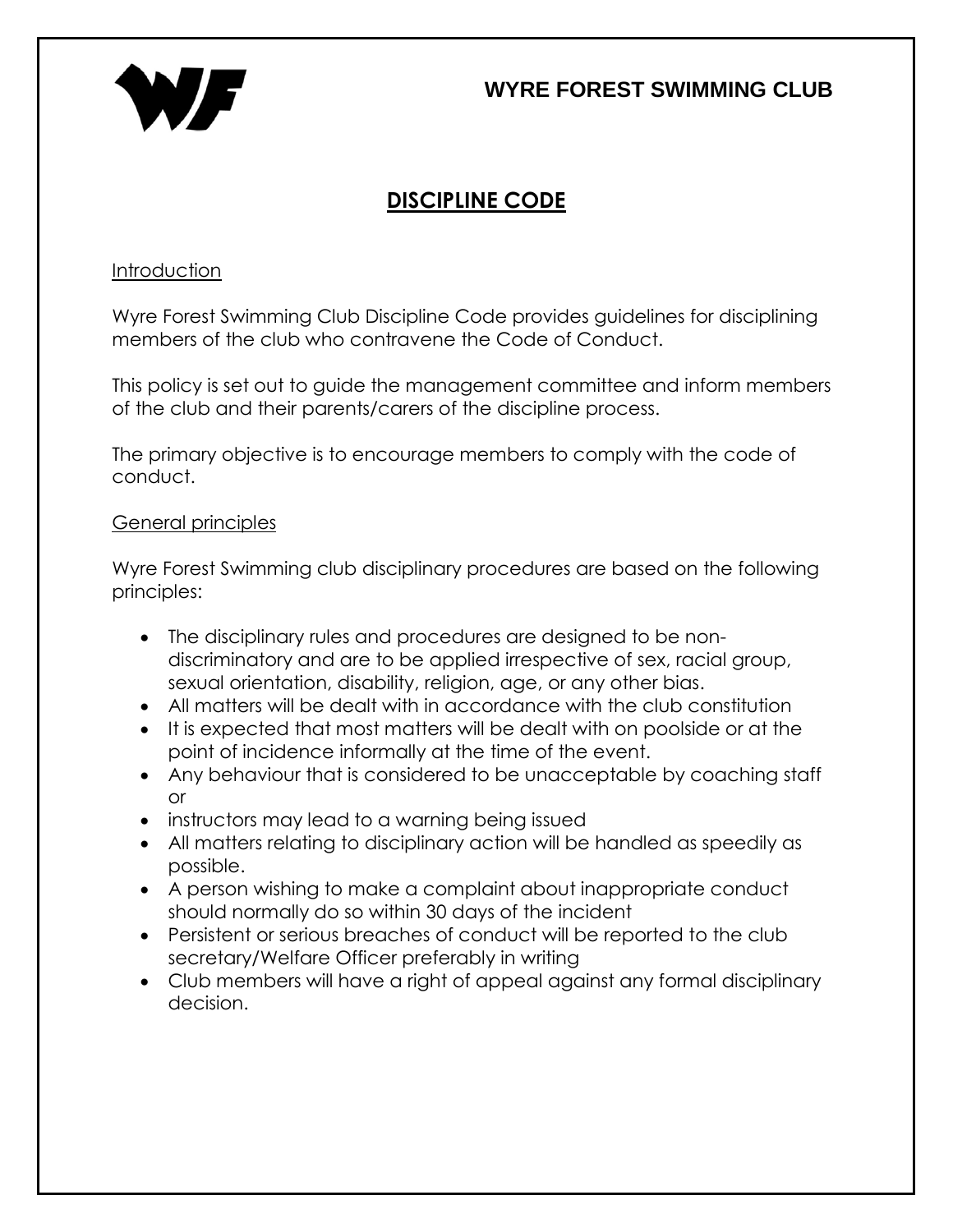# **WYRE FOREST SWIMMING CLUB**



## **PROCESS**

On receipt of a complaint the Committee will decide what action to take, if the Committee decides the matter should be handled formally and a disciplinary investigation is necessary, the Committee will either investigate the incident or refer it to a disciplinary sub committee to investigate.

#### **Investigations**

Serious misconduct will be subject to investigation. The purpose of an investigation is to establish the facts of a case and to record them. The level of investigation into a complaint or incident must be decided by either the Committee or the disciplinary sub committee, and must be based on a judgment of its nature, seriousness and how much is known about the circumstances of the misconduct.

It is important to remember that it is the purpose of any subsequent disciplinary hearing to make a judgment on the facts presented. So the investigation must focus on relevant facts. In the event that the investigation reveals further incidents, these may be subject to investigation by the disciplinary subcommittee.

#### Timing

Investigations that may lead to disciplinary action must take place as soon as possible after any misconduct is alleged.

Investigations should be conducted as early as possible and within 28-days of a complaint being received unless there are justifiable reasons for extending the time frame. Any extension to the time limit must be fully documented by the DSC. The DSC must inform the member or parent/carer of the member under investigation in writing of the extension and the reason for it.

#### **Arrangements**

Members of Wyre Forest swimming club who do not respond, without good reason, to a statement of alleged misconduct and/or do not attend a disciplinary hearing must be made aware that they may have their case decided in their absence.